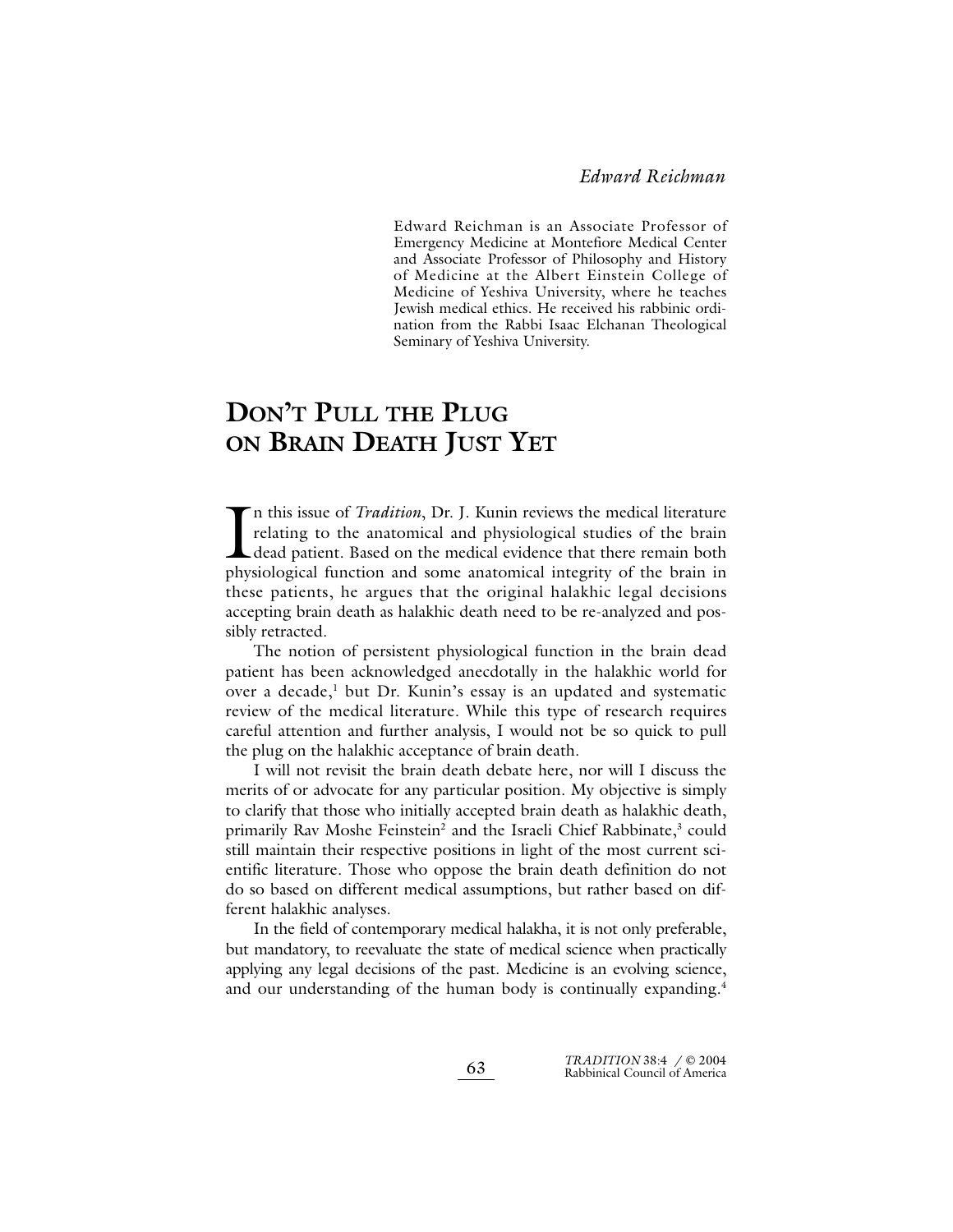#### *TRADITION*

When comparing pre-modern medicine to contemporary medicine, the paradigm shifts are many, and yesterday's scientific dogma may be today's folly. There are numerous passages in rabbinic literature ranging chronologically from the Talmud to pre-modern responsa that appear to be based on erroneous medical information.5 The analysis of these passages has received great attention in the modern scientific era, spawning many articles and treatises, even leading to the banning of books.

However, the obligation to update medical knowledge applies equally in the modern scientific era. For example, in the 1960's, a number of rabbinic authorities forbade living kidney donation due to the unacceptable halakhic risk to the donor.6 To apply those responsa today without reevaluating the medical literature would be a misapplication of halakha. The surgical risks need to be reassessed based on current scientific data before a new decision can be rendered. After decades of surgical experience with live organ donation, the risks to the kidney donor have been minimized, and statistically quantified as such. Indeed, based on this updated medical data, not a single contemporary rabbinic authority forbids live kidney donation. While the result of this analysis is the reversal of the decision from restrictive to permissive, in this case, the halakhic analysis remains sound. The halakhic decision process remains valid, and is not reversed; rather, one need only apply the new statistics to the preexisting halakhic framework or formula. Had the authorities that initially forbade organ donation been presented with the current medical literature, they would have decided differently.<sup>7</sup>

In the case of brain death, Dr. Kunin argues based on current scientific literature that there should likewise be a reversal of a decision. In this case, however, if Dr. Kunin's presumption were correct, the reversal would be on halakhic, not medical grounds. He contends that the original halakhic analysis is invalid, as it was based on erroneous medical information. Consequently, it should be rescinded. Such a reversal is a far more complicated matter. Under what circumstances, if any, a halakhic decision can be reversed if based on erroneous medical information is a matter of intense debate. If the original decision is authored by a later authority (*aharon*), reversal would be less theologically complicated, but nonetheless no simple matter. If indeed it is determined that the sole basis for a decision is a medical fact which we now know to be erroneous, then *poskim* of great stature should determine whether to rescind or retract the original decision.

But before we activate this theological pathway of possible reversal of a halakhic decision in the case of brain death, we must determine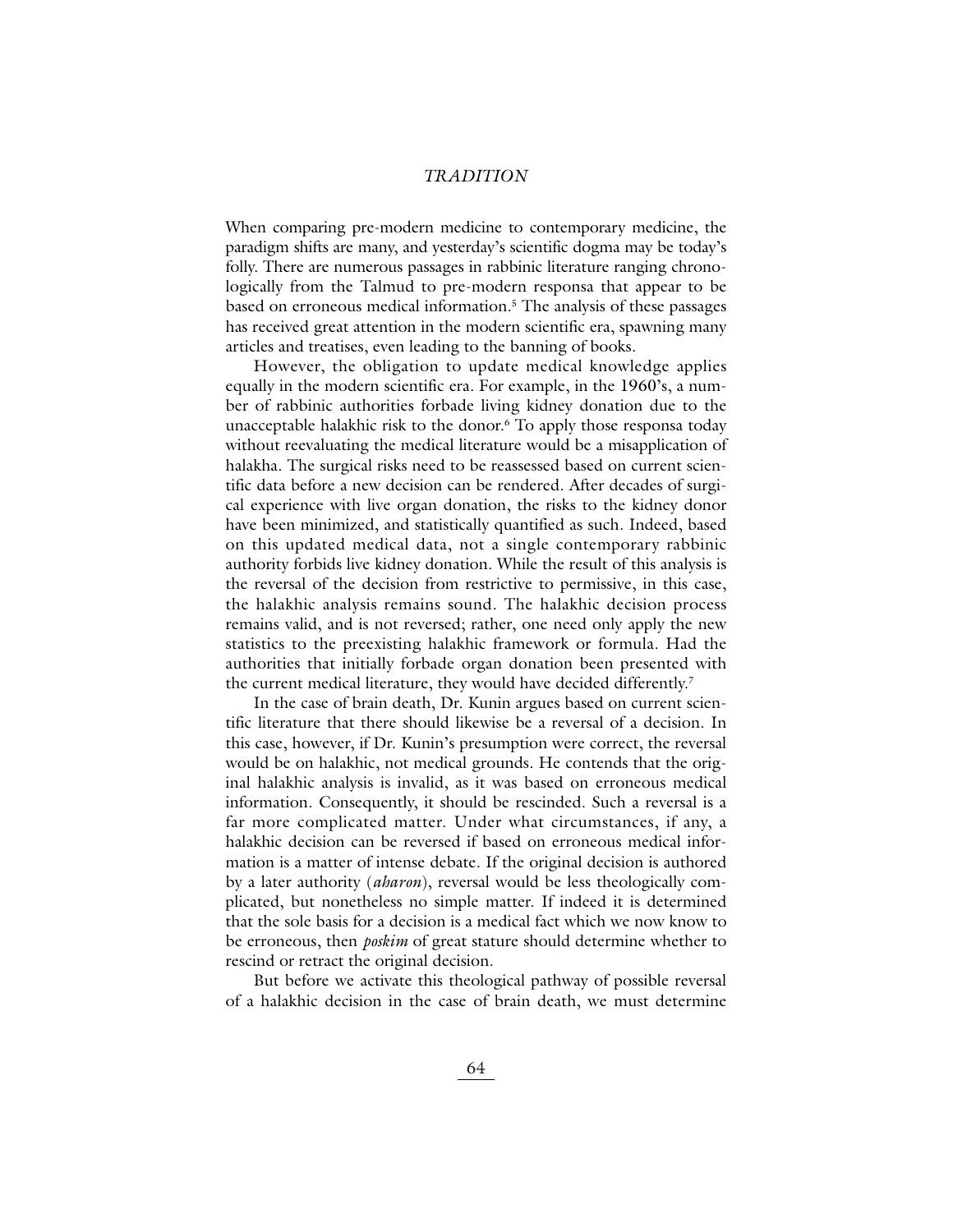with certainty that the halakhic decision under consideration is indeed based on the supposedly erroneous medical facts. Stated differently: Would the author of the original decision change his opinion if presented with the current medical information?

Dr. Kunin focuses entirely on one peripheral dimension of the basis of the halakhic acceptance of brain death criteria—the passage in Mishna *Ohalot* (1:6) and the principle of physiological decapitation but neglects the primary dimension—the passage in Talmud *Yoma* (85a) and the criterion of irreversible cessation of respiration.

A review of the responsum of R. Moshe Feinstein that details his position on the definition of death<sup>8</sup> reveals that there is one major criterion for the determination of death: irreversible cessation of spontaneous respiration. In a patient who develops brain death from natural (nontraumatic) causes, if repeated observation reveals no spontaneous breathing, the patient can be declared dead *without any further testing at all*.

In the case of traumatic injury (e.g., car accident), R. Feinstein was concerned that the clinical observation of the absence of spontaneous respiration might be insufficient, and in this specific case, required corroborative evidence that the brain was not still controlling respiration. He mentions, in this context, the performance of medical tests that determine that the brain is not connected to the body, and that the brain is completely destroyed (*nirkav le-gamrei*). He compares this to the Mishnaic decapitation and requires, as a *humra* in this particular circumstance, the performance of brain death protocols.

Dr. Kunin's article addresses this last point, citing medical literature that despite the diagnosis of brain death, there is still a physiological connection to the brain, and furthermore, the brain does not completely disintegrate, rather, some anatomic integrity is preserved. I would not argue against the scientific validity of this literature. The research appears scientifically sound, and as a whole, irrefutable. The substantive issue in this case is the relevance of these studies to the validity and perpetuity of the decisions of R. Feinstein and the Israeli Chief Rabbinate to accept brain death as halakhic death.

As mentioned above, it is clear from the text of R. Feinstein's responsum that there is one major criterion for the determination of death: irreversible cessation of spontaneous respiration. Is this criterion still true today in the brain dead patient, based on current science? The answer is a categorical yes. While varying percentages of patients may have ongoing, recorded physiological function or brains that remain partially anatomically intact, ALL (100%) of these patients have no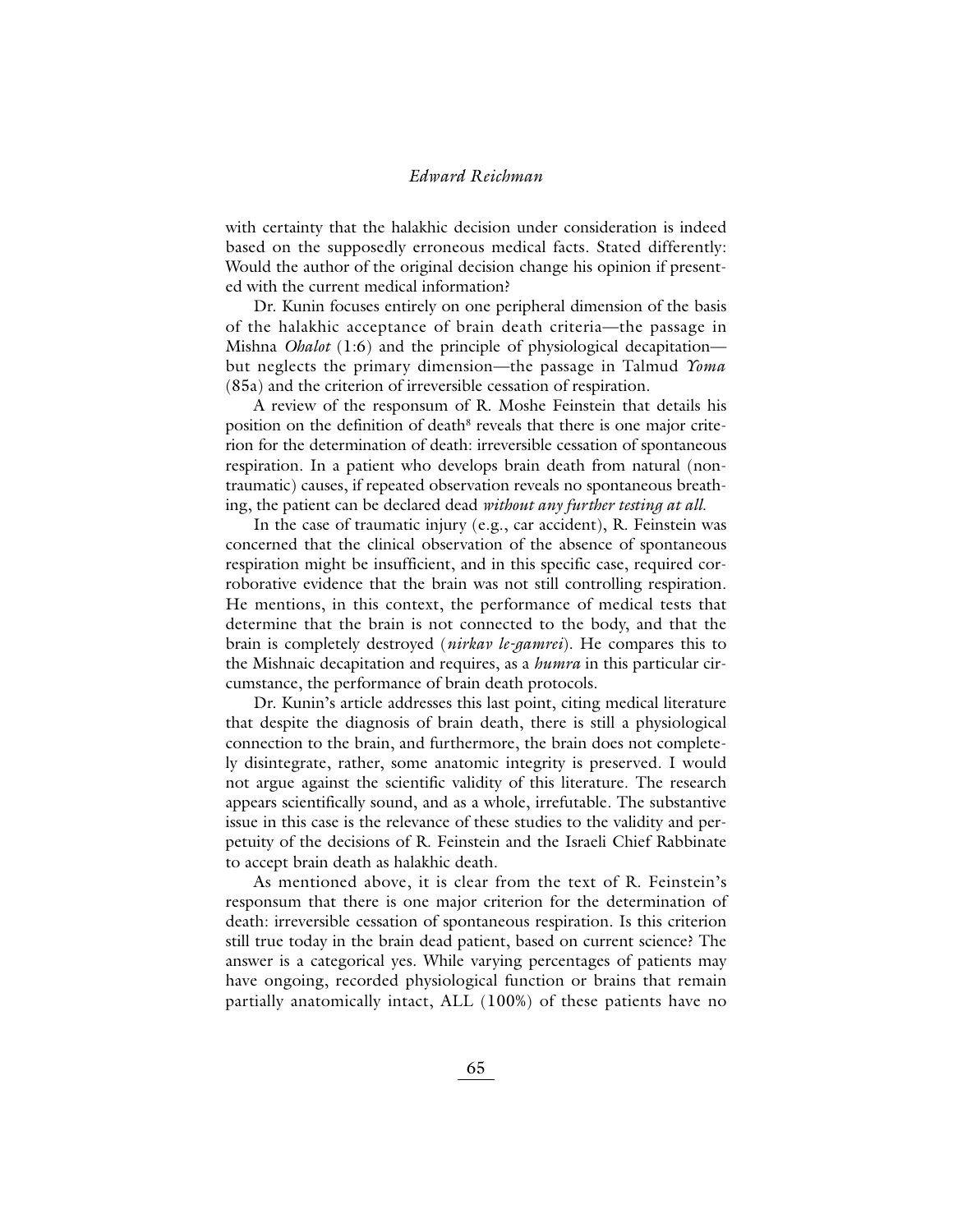#### *TRADITION*

spontaneous respiration, and if disconnected from the ventilator, NONE (0%) of these patients will breathe spontaneously. While there are no universally accepted and uniformly applied clinical criteria for the determination of brain death, all definitions include irreversible cessation of independent respiration as an absolute requirement.

Does the new medical literature affect the corroborative value of brain death testing in the case of traumatic injury to determine with medical certainty the death of the patient?

While R. Feinstein does not explicitly address this, it can be argued that the requirement for physiological decapitation is relevant only to the functions that preserve or define life. According to R. Feinstein, respiration is the primary function that defines life, as established in Talmud *Yoma* (85a). With respect to respiration, there is indeed physiological decapitation in the brain dead patient. There is complete and utter dissociation of the brain and the body with respect to the function that halakhically matters. Granted, there may be persistent physiological function, and as Dr. Kunin correctly asserts, "some of the homeostatic mechanisms of the brain in brain dead patients may continue to function for long periods."<sup>9</sup> However, this function is of no halakhic significance and may be the modern analogue to the tail of the lizard. The sole purpose of the protocol is to confirm irreversible cessation of respiration, not to verify that all possible measurable physiological functions have ceased. These functions, while clearly present, are of no halakhic consequence.

Dr. Kunin states that:

Inexplicably, however, neither Wijdicks in his 2001 *New England Journal of Medicine* article on the diagnosis of brain death, nor in any other published criteria of brain death are cessation of autonomic functions of the brain listed as criteria for the diagnosis even though evidence of ongoing homeostatic function contradicts the assertion the whole brain has been destroyed.<sup>10</sup>

It is not at all inexplicable. The observation of "ongoing homeostatic function," while a curious medical finding, is of no clinical (or halakhic) relevance. Quite the contrary, the fact that Dr. Wijdicks, the author of the definitive paper on the clinical definition of brain death, conspicuously omits any requirement for cessation of autonomic functions despite his own observations of their existence, strongly attests to their clinical irrelevance.

Furthermore, the complete necrosis (i.e., destruction) of the brain was never a requirement of R. Feinstein or the Chief Rabbinate, and nei-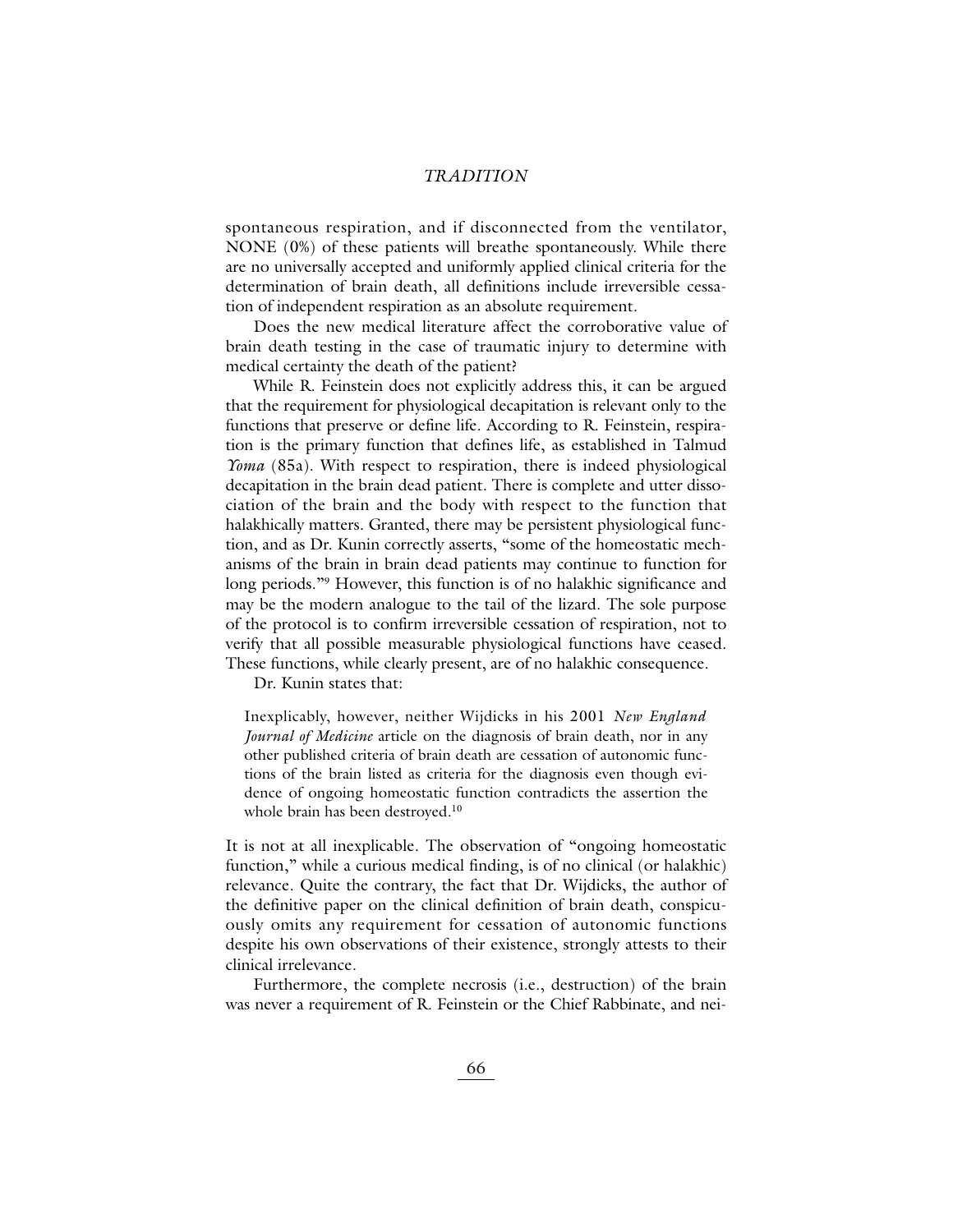ther in the writings of R. Feinstein, nor in the expanded protocols for brain death enumerated by the Chief Rabbinate, is complete destruction of the brain a requirement for the diagnosis of death. The criteria are functional (clinical) and not anatomical. When cardiac death is declared, there is no halakhic requirement that there be complete (or any) destruction (necrosis) of the cardiac muscle tissue. The absence of complete destruction of the brain in brain dead patients in no way affects their halakhic decisions. In fact, the brain as an organ is not mentioned in the Talmud or *Rishonim* concerning the definition of death. The brain death protocols are added by R. Feinstein and the Chief Rabbinate only to verify that respiration has stopped, completely and irreversibly.

Dr. Kunin cites extensively from rabbinic authorities who have always rejected the brain death criteria. These *gedolei* Torah are very concerned with the requirement of complete and utter physiological dissociation of the brain and the body. While the absence of this complete physiological decapitation was a major impediment for these *gedolim* to the acceptance of the brain death criteria,<sup>11</sup> it would not in any way impact the decisions of R. Moshe and the Chief Rabbinate. Dr. Kunin's discussion should deal exclusively with the authorities that accepted the brain death criteria. An analysis of the authorities that reject brain death criteria merits its own detailed analysis, but is not relevant here. The official decision of the Chief Rabbinate, as the decision of R. Feinstein, rests primarily on the sole requirement of irreversible cessation of respiration. The case in *Ohalot* (1:6) and the brain death protocol are only used in service of this primary criterion and still remain intact despite the advances in the physiological and anatomical understanding of the brain dead patient.

In conclusion, after reading Dr. Kunin's article, one might erroneously conclude that he has removed the medical underpinnings and halakhic foundations of the earlier decisions of Rav Moshe Feinstein and the Chief Rabbinate of Israel accepting brain death as halakhic death. Would the authors of the original decisions maintain their opinion if presented with the current medical information? I believe the answer to be yes. In short, the halakhic position that accepts brain death is still very much alive. While there is no consensus in the halakhic world about whether brain death constitutes halakhic death, there still remains healthy debate in the spirit of *elu ve-elu divrei Elokim hayyim*.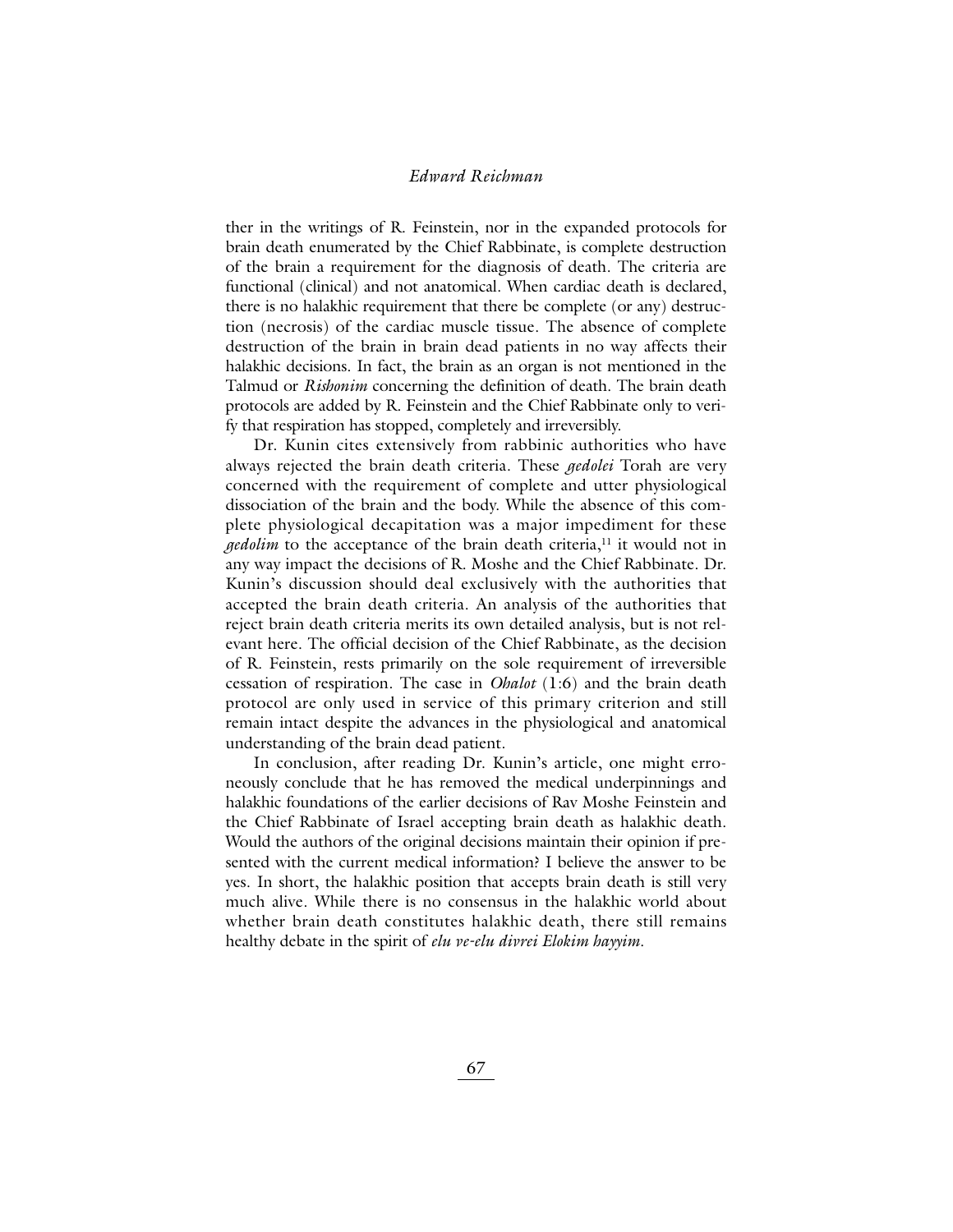#### *TRADITION*

#### **NOTES**

I would like to thank Rabbi Dr. Howard Apfel, Rabbi Yitzchak Breitowitz, Dr. Robert Schulman and Rabbi Dr. Avraham Steinberg for reviewing the manuscript and providing valuable suggestions. The aforementioned do not necessarily share the views of the author. I take sole responsibility for the content of this essay.

- 1. Simcha Bunim Lazerson, *Mishnat Hayei Sha'ah* (Jerusalem: 1994); Moshe Dovid Tendler, *Responsa of Rav Moshe Feinstein: Care of the Critically Ill* (Hoboken, NJ: Ktav, 1996); Abraham S. Abraham, *Nishmat Avraham*, v. 2, *Yoreh De'ah* (New York: Mesorah Publications, 2003).
- 2. A number of authorities interpret the responsa of Rav Moshe Feinstein differently, and maintain that he never accepted the brain death criteria. This position has been debated extensively in the halakhic corpus on brain death. This essay does not address this position. Dr. Kunin obviously accepts the fact that Rav Moshe indeed accepted brain death as halakhic death.
- 3. For an annotated, full text of the decision of the Chief Rabbinate Council, see "[Brain Death and] Heart Transplants: The Israeli Chief Rabbinate's Directives," trans. Yoel Jakobovits, *Tradition* 24:4 (1989): 1-14.
- 4. For the application of a medical historical analysis to the halakhic definition of death, see E. Reichman, "The Halachic Definition of Death in Light of Medical History," *Torah U'Madda Journal* 4 (1993): 148-174, reprinted in D. Shatz and J. B. Wolowelsky, eds., *Mind, Body and Judaism: The Interaction of Jewish Law with Psychology and Biology* (Jersey City: Ktav, 2004).
- 5. D. Frimer, "The Determination of Fatherhood Utilizing Blood Tests in Israeli Law and *Mishpat Ivri*," [in Hebrew] in M. Halperin, ed., *Sefer Assia* 5 (Jerusalem: Makhon Schlesinger, 1986), 38-44; D. Cohen, "*Shinuy Hateva*: An Analysis of the Halachic Process," *Journal of Halacha and Contemporary Society* 31(Spring 1996): 38-61; Neria Gutal, *Sefer Hishtanut ha-Teva'im be-Halakha* (Jerusalem: Makhon Yahdav, 1998); A. Steinberg, (F. Rosner, trans.), *Encyclopedia of Jewish Medical Ethics* (Jerusalem: Feldheim, 2003), s.v. "Change in Nature."; M. Halperin, "Science and Medicine in the Talmud: Tradition or Reality?" [in Hebrew] *Assia* 71-72 (2003): 90-102; Yehuda Levi, *The Science in Torah: The Scientific Knowledge of the Talmudic Sages* (Jerusalem: Feldheim, 2004); Dr. Martin Ellis, "More on Science and Medicine in the Talmud," [in Hebrew] *Assia* 73-74 (2004): 184-85.
- 6. Rabbi Eliezer Waldenberg, *Tsits Eliezer* (Jerusalem, 1985), 9:45; Rabbi Yitshak Yaakov Weiss, *Minhat Yitshak* (Jerusalem: Makhon Hatam Sofer, 1975), 6:103.
- 7. Rav Waldenberg, in his *Tsits Eliezer* (op. cit.), explicitly allows for the possible subsequent reversal of his decision by adding, that if, at a later date, physicians attest to the greater safety of live kidney donation, it would be permitted.
- 8. *Iggerot Moshe*, *Yoreh De'ah*, part III, chapter 132.